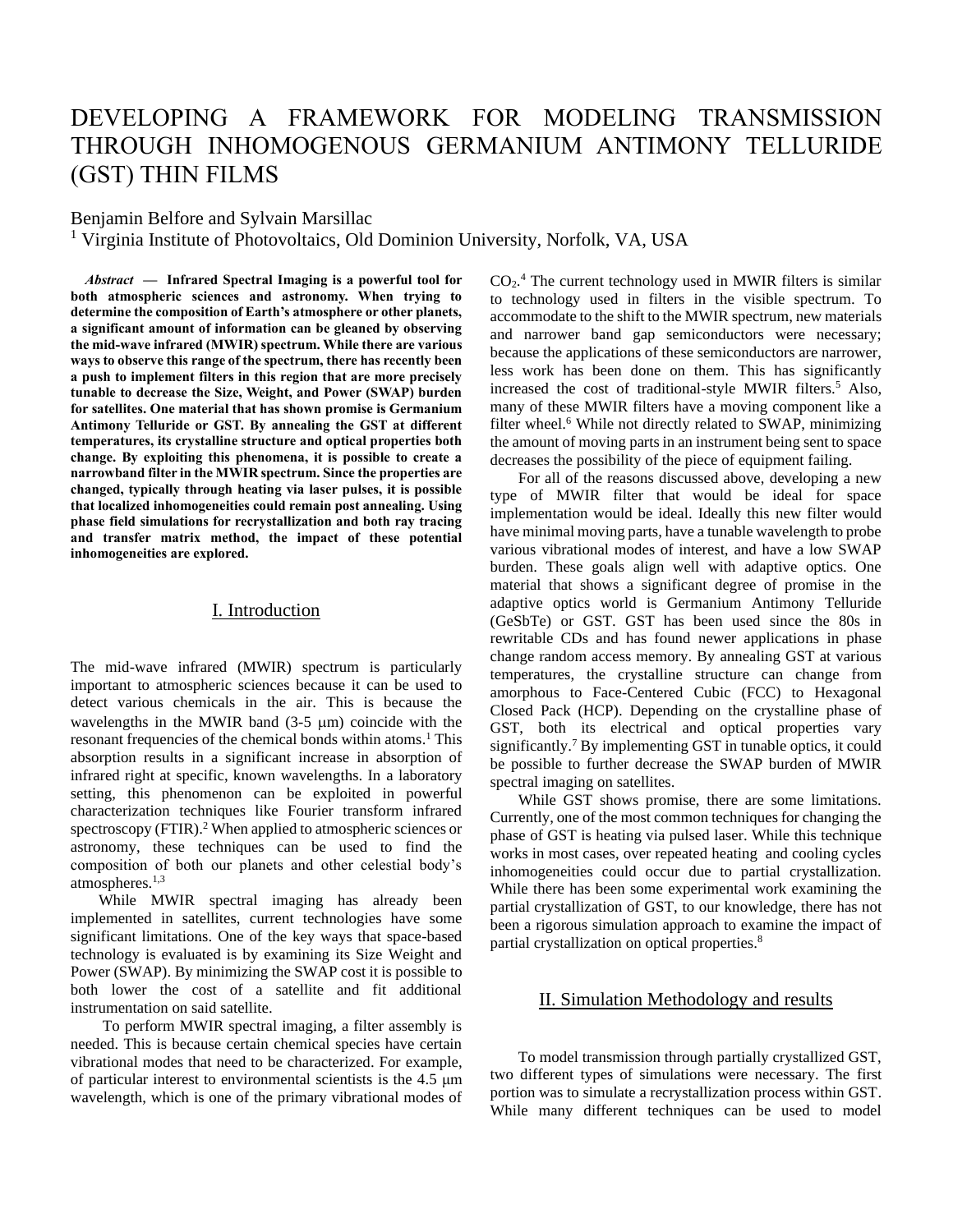crystallization, phase field was used because it creates a continuous domain, and it is equation driven as opposed to statistically driven. This will allow for further refinement and parameterization down the line. After the crystallization simulations were completed, optical simulations needed to be performed. One of the most common optical simulation techniques used is the transfer matrix method. While it is a powerful technique for optical simulations, it is only viable in stratified media. Since the result of the crystallization simulations will be random and non-stratified, it is not viable as is. To circumvent that issue, ray tracing was performed to find the optical path of the light moving through the film. With a known optical path through the media, the result of the ray tracing model can be reduced to a 1-dimensional model and the transfer matrix method could then be used.

### A. Phase Field

While there are multiple ways to model recrystallization, phase field allows significantly more latitude with parameterization. In a phase field simulation, the different domains are defined by an order parameters:  $\eta_i$ , where i is the number of field variables. In phase field simulations, the order parameters are continuous, non-conserved, and vary from 1 (within the domain) to 0 (outside of the domain). The crystallization process is governed by the time-dependent Gisnburg Landau equation in the following form:<sup>9</sup>

$$
\frac{\partial \eta_i(r,t)}{\partial t} = -L_i \frac{\delta F}{\delta \eta_i(r,t)} \quad i = 1,2,...,n
$$

Where  $\eta_i$  is the field variable,  $L_i$  is a relaxation coefficient, r is related to the spatial dimension of the field, and F is the microstructure grain boundary energy in the system with:

$$
F = \int_V f(\eta_1, \dots, \eta_n) + \sum_{i=1}^n \frac{\kappa_i}{2} (\nabla \eta_i)^2 dV
$$

Where  $\kappa$  is the gradient of free energy density and f is the local free energy density which can be defined as: $10$ 

$$
f(\eta_1, ..., \eta_n) =
$$
  

$$
\sum_{i=1}^n \left( -\frac{\alpha}{2} (\eta_i)^2 + \frac{\beta}{4} (\eta_i)^4 \right) + \gamma \sum_{i=1}^n \sum_{j \neq i}^n \eta_i^2 \eta_j^2
$$

Where  $\alpha$ ,  $\beta$ , and  $\gamma$  are phenomenological constants.<sup>9</sup> For our simulations all 3 constants were set to 1 and  $\kappa_i$  was set to 1 as well. These equations were solved within COMSOL Multiphysics on a high-performance cluster. Because of the nonlinearity of the system of partial differential equations, simulation times were significant and, while multiple phases up to 36 were tested, 4 were used to increase the number of simulations that could be performed.



*Figure 1: Phase field simulation at t=0 (left) and t= 1000 (right).*

As figure 1 shows, phase field is an excellent technique for modelling microstructure evolution, but there are some severe limitations. Common to many techniques used to model recrystallization, the simulated time is not directly analogous to an actual time. The other key limitation is the lack of direct relation to the spatial dimension. While the simulation does have a discrete domain, it is not feasible to relate that size of the domain to a direct, quantifiable value. For the subsequent optical simulations, 1 pixel was assumed to be 1 nm.

#### B. Ray Tracing

Phase field simulations create a significant amount of raw data, and post processing on the data directly is computationally intensive. To minimize the amount of preprocessing on the optical simulation end, the simulation results were taken as a high-resolution image from COMSOL and imported into MATLAB. Each discrete phase was then separated from the others using image processing to create a mask of each. This separation provides two distinct advantages. Since each phase is separated from the other defining the areas of different refractive indices is trivial. Also since four masks were necessary, the grain boundaries derived from these masks is a composite of all four masks, decreasing optical errors in the grain boundary structure.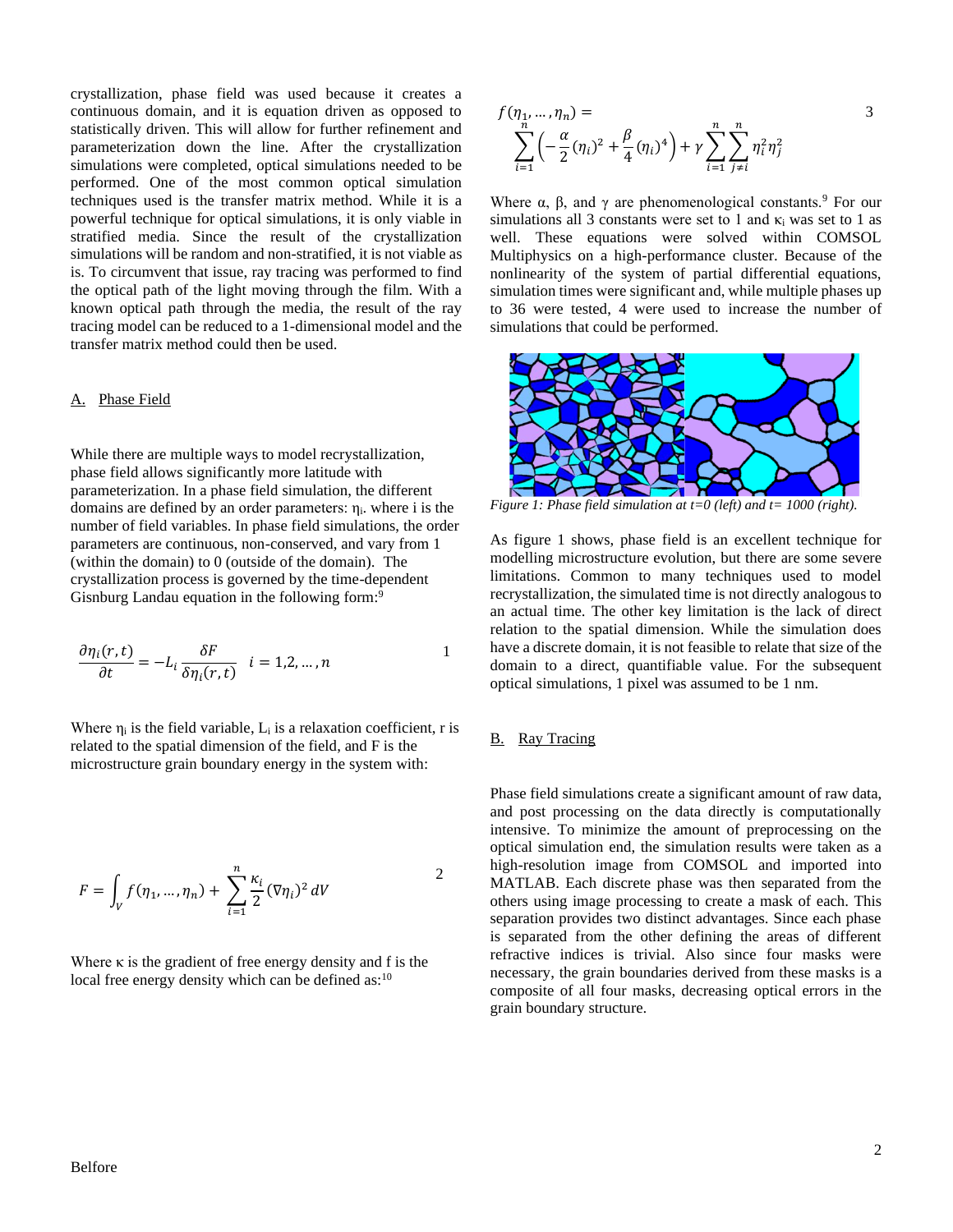

*Figure 2 Output image from COMSOL (left). Mask of only one phase (right).*

The images were then binarized and the edge pixel between the mask and the outlying areas was found. Thereafter, a composite grain structure was generated using the binary images of the 4 masks (Figure 3).



*Figure 3: a single grain boundary structure from one phase (left) the combination of all 4 structures (right).* 

By using the masks to define refractive index and the binary grain structure to define interfaces, it is possible to do some initial ray tracing simulations.



*Figure 4: Example of light ray raveling through a completed phase field simulation with the tangent line to the interface (red) and normal (blue) shown. The square shows the location of interest for figure 5.* 

As figure 4 shows, we can successfully perform a ray trace through the layer. To do this effectively, two things need to be done: accurate interface tracing and proper implementation of Snell's law.



*Figure 5: the interface of interest in figure 4.*

To find the interface, the ray travels through a field similar to figure 3. This is done by using a bilinear operator to interpolate between pixels, and, when a grain boundary is detected, a number of pixels are traced on each side. Using those pixels, a 2-degree polynomial is fit. The tangent is then found by calculating the derivative of the polynomial at the point of intersection and the normal is taken as the negative reciprocal of that slope.

One of the key problems with performing an optical simulation on layers like this is the fact that the media through which the light is moving is non-stratified, meaning they are not well defined layers. Because of this, the location of the interface and the angle with respect to the incident light is not known. To find this, a modified Snell's law was used:

$$
n_1 \sin(\theta_{ri}) = n_2 \sin(\theta_{rt})
$$
 4

Where n is the refractive index and  $\theta_{ri}$  and  $\theta_{tr}$  are the relative angle of incidence and transmission respectively.  $\theta_{ri}$  is the angle between the angle of the traveling ray and the surface normal vector given by

$$
\cos(\theta_{ri}) = \frac{\overrightarrow{v_{light}} \cdot \overrightarrow{v_{normal}}}{\|\overrightarrow{v_{light}}\| \|\overrightarrow{v_{normal}}\|}
$$

To account for the multiple directions the ray could be traveling,  $\theta_{ri}$  was calculated for both directions of  $\overrightarrow{v_{normal}}$ with the smallest value being taken. A similar methodology is then utilized to ensure that the ray continues in the appropriate direction.

As figures 3 and 4 show, this methodology for ray tracing works well for transmission, while only total internal reflection is implemented in the model. Dependence on the refractive index needs to be implemented to make this system viable for a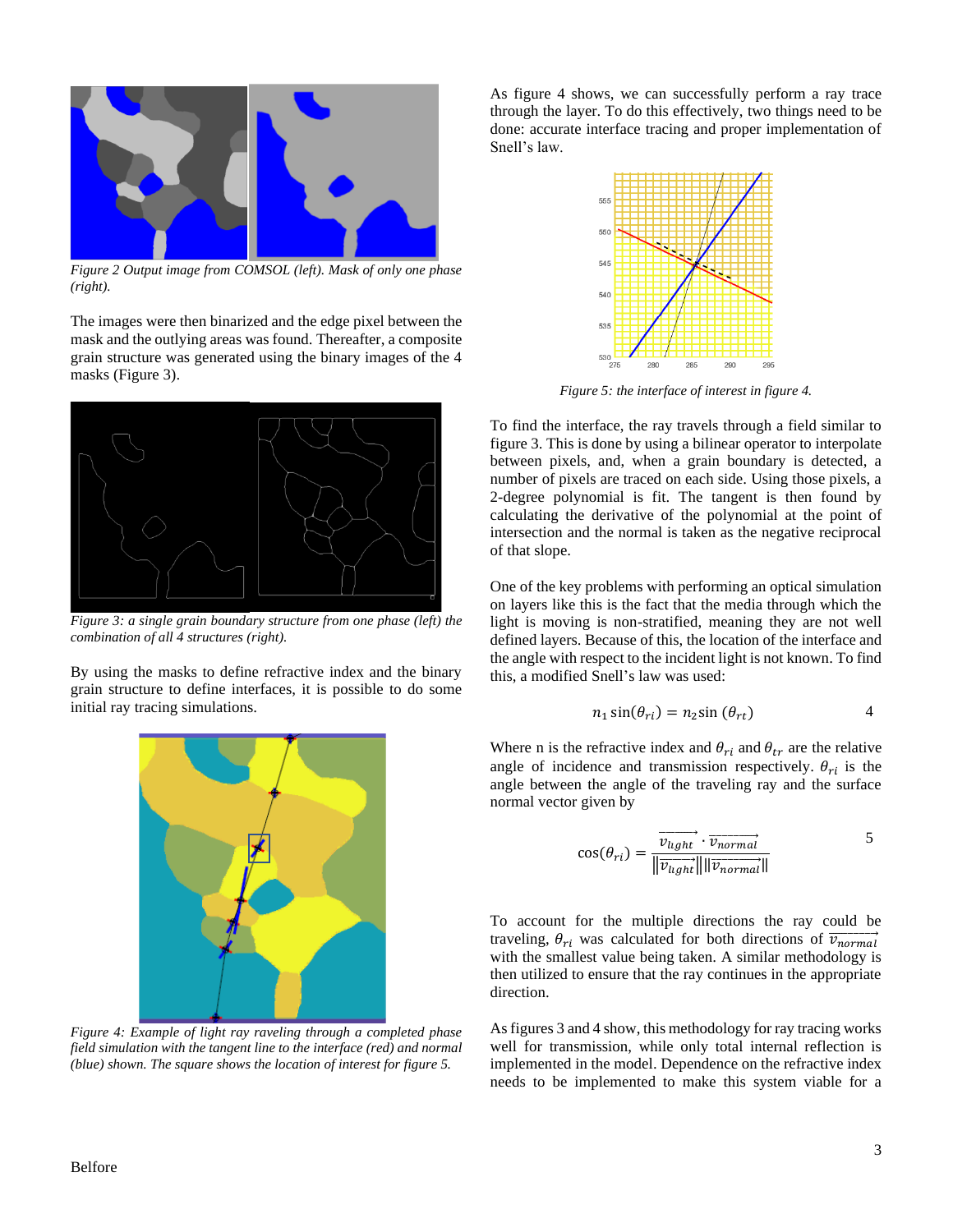transfer matrix method process. To make these simulations more relevant for MWIR applications, it is necessary to make the refractive index vary with the wavelength.



*Figure 6: Ray tracing process with refractive index varying with λ*

Figure 6 collapses the previously shown system into two regions. Region 1, the teal region, has the refractive index of HCP GST, and the light blue has the refractive index of amorphous GST. The wavelengths used varied from 1 to 10 μm. The refractive index of the HCP region varies between 5.2 and 6.3; the refractive index of the amorphous region varies between 2.9 and 3.4. 6

#### C. Transfer Matrix Method

The previously shown ray tracing process indicates qualitatively how inhomogeneities could be problematic to the optical path through the GST film. To expand on this, a modified transfer matrix method was used to determine the transmission through the film. This was done by calculating the optical path of rays that fully travelled through the film. Using this optical path distance, it is possible to convert the 2 dimensional simulation into a one dimensional structure. With this reduction in dimensionality, transfer matrix method becomes viable.



*Figure 7: The transmission curve obtained by the ray trace in figure 6*

The transmission obtained in figure 7 aligns well with the resulting ray tracing seen in figure 6. In the near IR spectrum and early Middle IR spectrum, a significant amount of transmission is blocked due to the large difference in refractive index between the amorphous and HCP crystalline structure. While this large degree of separation is beneficial for creating band pass filters, these inhomogeneities can be severely detrimental.

To reinforce the validity of the simulations, another simulation with slight differences in refractive index can be examined. While the difference in the HCP and amorphous refractive index is significant, the difference between the HCP and FCC is not as much.



*Figure 8: Gentle refraction with inhomogeneity with close refractive index (left). Comparing the slight refraction with a homogenous layer with homogenous (blue) and non-homogeneous (orange) transmission*

As figure 8 shows, even a minor inhomogeneity can change the path that the ray can travel. While it only has a modest impact on the transmission, when one considers the more common amorphous to HCP transmission, the inhomogeneities become much more impactful (Figure 9).



*Figure 9: Example of a low refractive index material imbedded in a high refractive index material (Amorphous in HCP)*

Obviously, there is significantly more scattering when the difference in refractive index becomes higher. Examining the HCP to a phase change is also more important because it is more relevant for the application of narrow MWIR band filters.